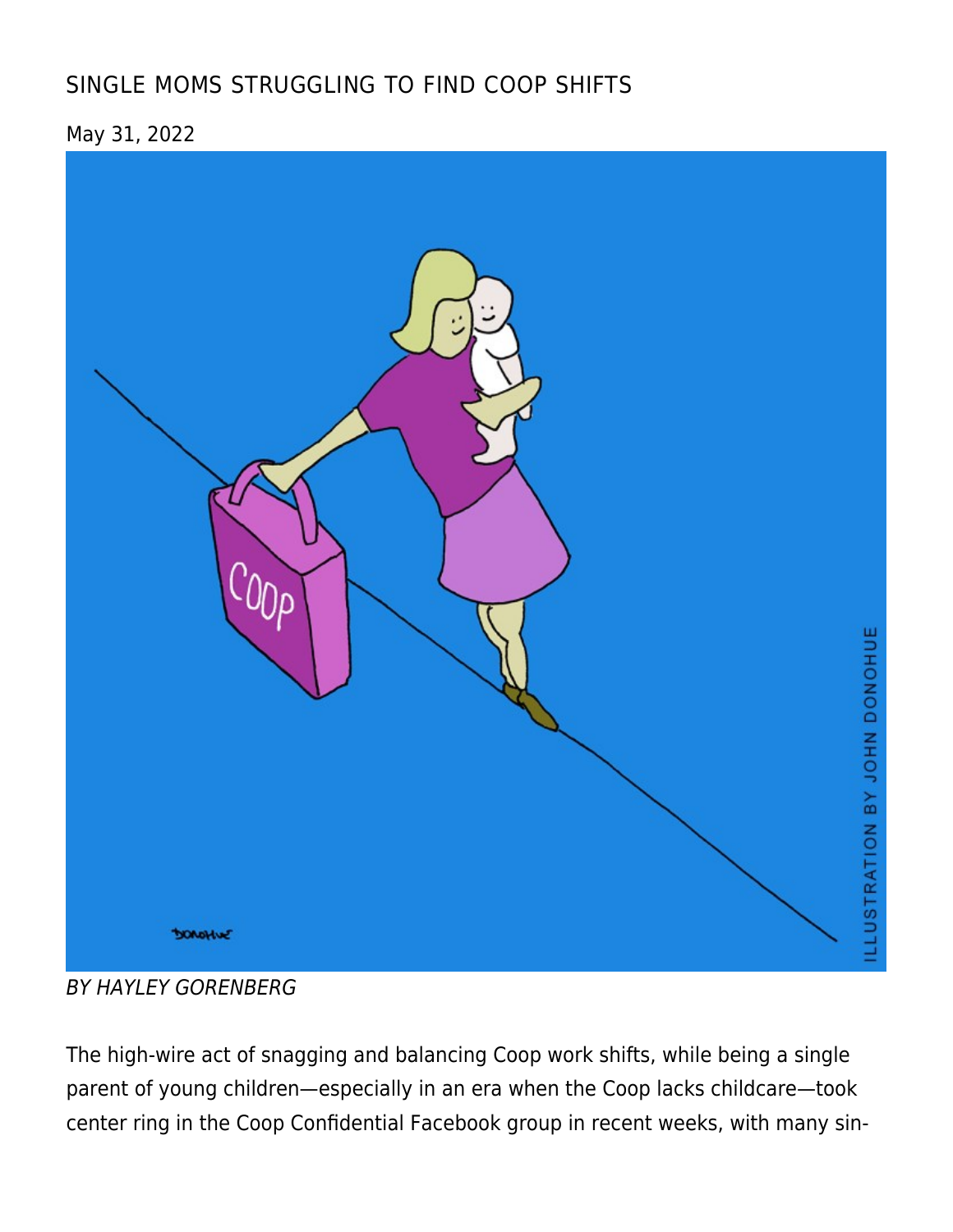gle mothers venting their frustration about whether or not they are truly welcome at the store.

### WORKING SHIFTS

In April, changes in work shifts extended work cycles, and adjusted the release of new shift opportunities, so they trickle out more steadily over time—rather than flooding online at odd hours, and quickly getting scooped up. The Coop also considered the return of reliably recurring shifts in July. But these improvements still left mothers of young children jockeying for swaps through flurries of social media posts, and wishing for both structured flexibility to swap shifts, and childcare coverage at the Coop. Some said they had felt unwelcome at the Coop from the start.

"I don't mind working at all, but it's a little bit complicated, and they're not flexible," said Alla Tice, an immigrant from the former Soviet Union who joined the Coop in 2018, motivated in large part by stellar tomatoes. "'Wonderful tomatoes!' That's what everyone said at orientation. The food is amazing. The choice is amazing. Prices are good. It's three small blocks away, my local supermarket."

Tice, a self-described "single mother by choice" of two children, now four and almost eight years old, said she was dismayed to be met with suspicion about her household from the outset. When she first arrived at the Coop and explained that she was the only adult in a household with two children, she said the response was incredulous, "Yeah. Right." She felt she was being tacitly accused of lying.

THE COOP SHOULD INSTITUTE A "GRACE PERIOD," TO ALLOW SINGLE PARENTS WHO LACK ROUTINE CHILD CARE TO REMAIN MEMBERS.

—KIKI RAKOWSKY, COOP MEMBER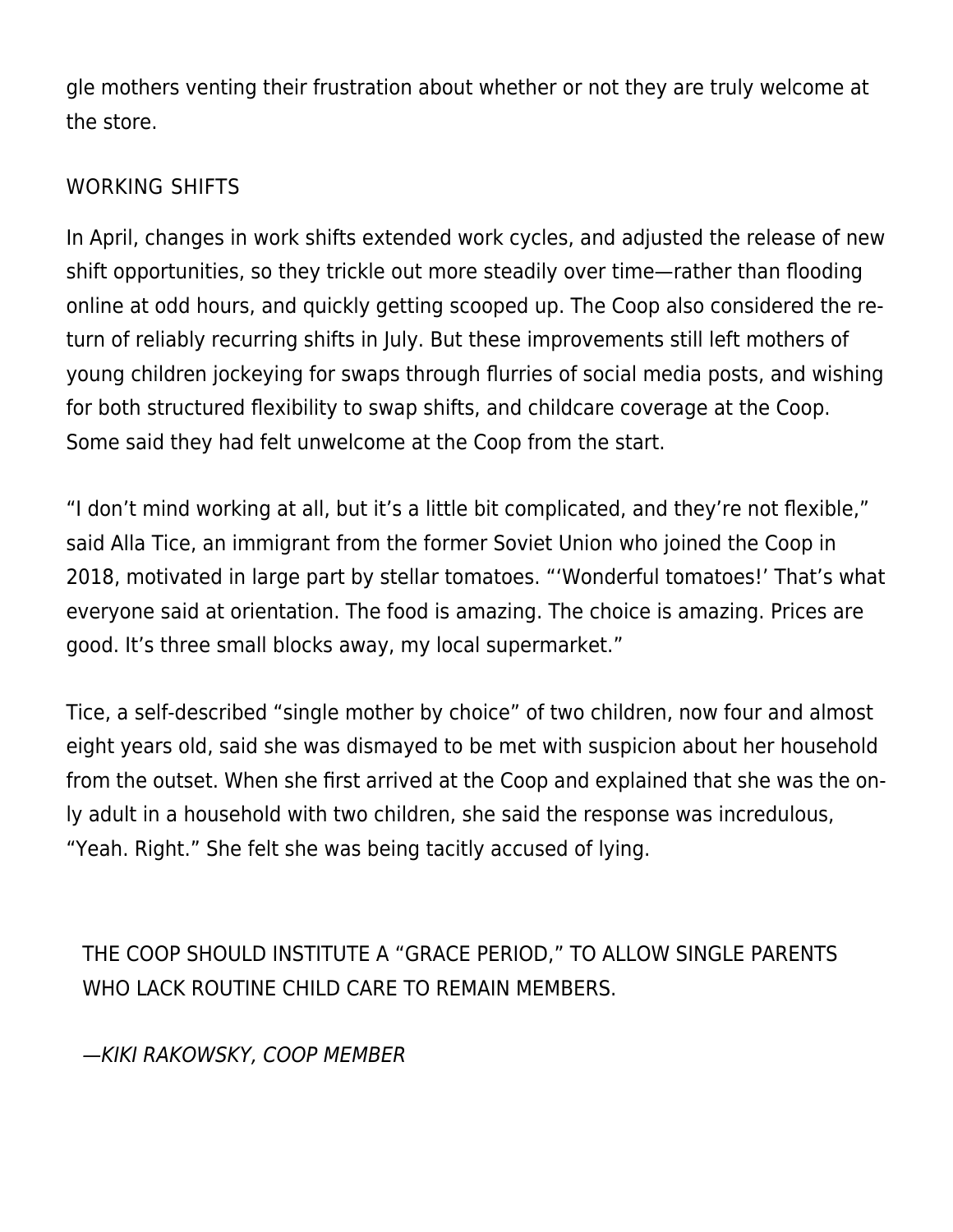She forged ahead anyway, and did appreciate the Coop's parental leave policy, applied when her younger child was born. After her leave, she got some help from her mother, or from friends on occasion, and successfully worked checkout for almost a year, before COVID-19 put member work on hiatus. But when member work resumed, with the childcare room shut down indefinitely, and other care options constrained by COVID risks, she started to struggle with meeting shift requirements. She stopped by the Coop office to try and work out a solution—and described speaking with an individual in the office—who, she said, told her, "Maybe the Coop is not for you."



Shopping with a baby in a stroller along the produce section of the Coop.

### BANKING SHIFTS

Tice scrambled to bank shifts for a full week when she had childcare in early 2022. She said she worked so steadily that a staff member asked whether she had joined as a paid employee. But with her banked shifts running out, Tice said she checks "al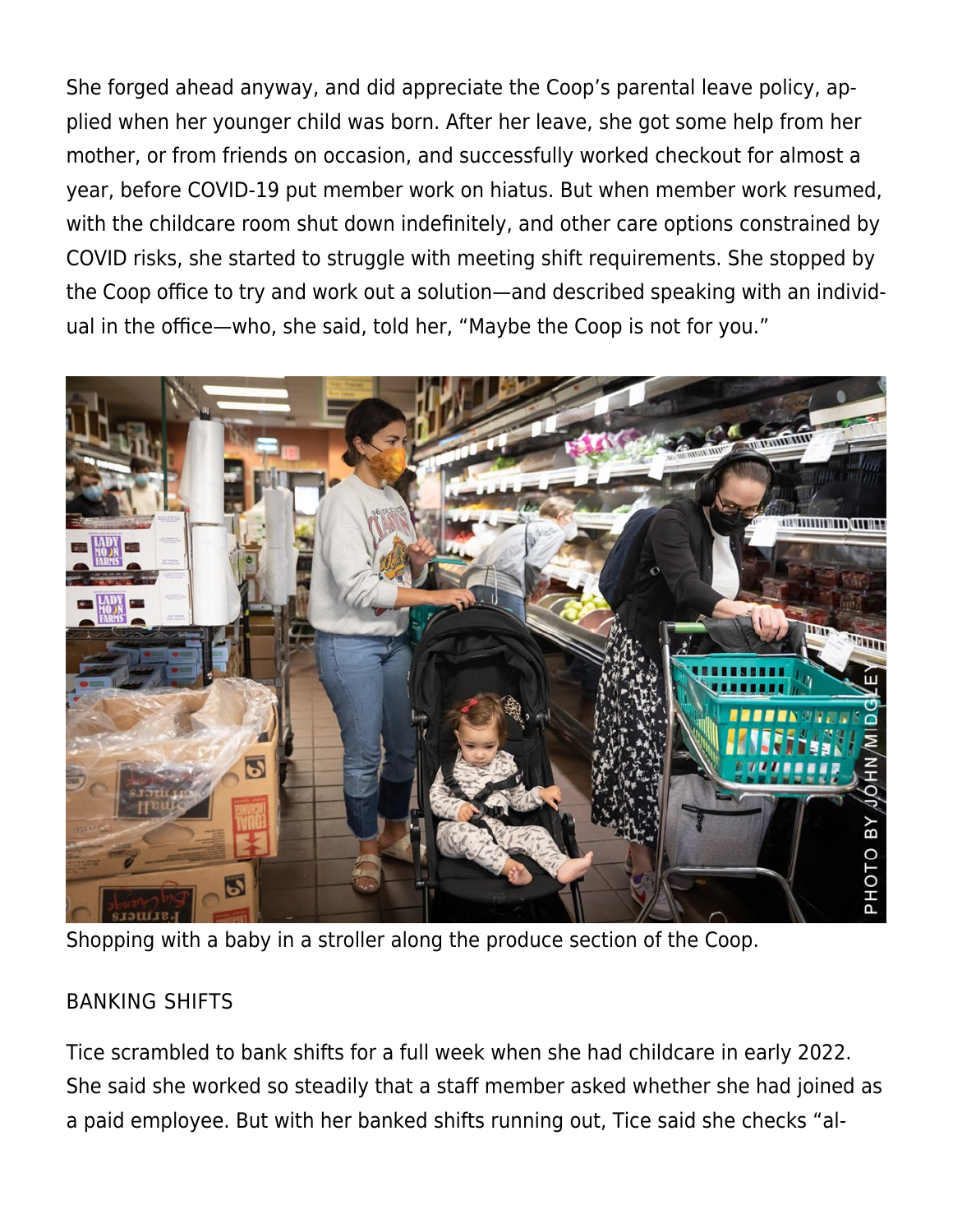most every day" for shifts she can manage—and she's having a hard time finding them. She rhapsodizes about the childcare room: "My daughter loved it! They got bagels. They played. I know my youngest now, she would appreciate it." However, she vacillated in her feelings about a childcare space during the era of COVID. "I'm not sure how I would feel about bringing back childcare—but I would still say it would be really nice if childcare were available. It would be helpful."

# I DON'T MIND WORKING AT ALL, BUT IT'S A LITTLE BIT COMPLICATED, AND THEY'RE NOT FLEXIBLE.

—ALLA TICE, COOP MEMBER

Ultimately, she wondered about the possibility of a documented proof of need for excuse from work during a period of time, comparing the situation to excusing jurors who are primary caretakers of young children. "I don't want to sound lazy," she hurried to add. "I don't want to sound like I want to avoid work."

LOOKING FOR A SHIFT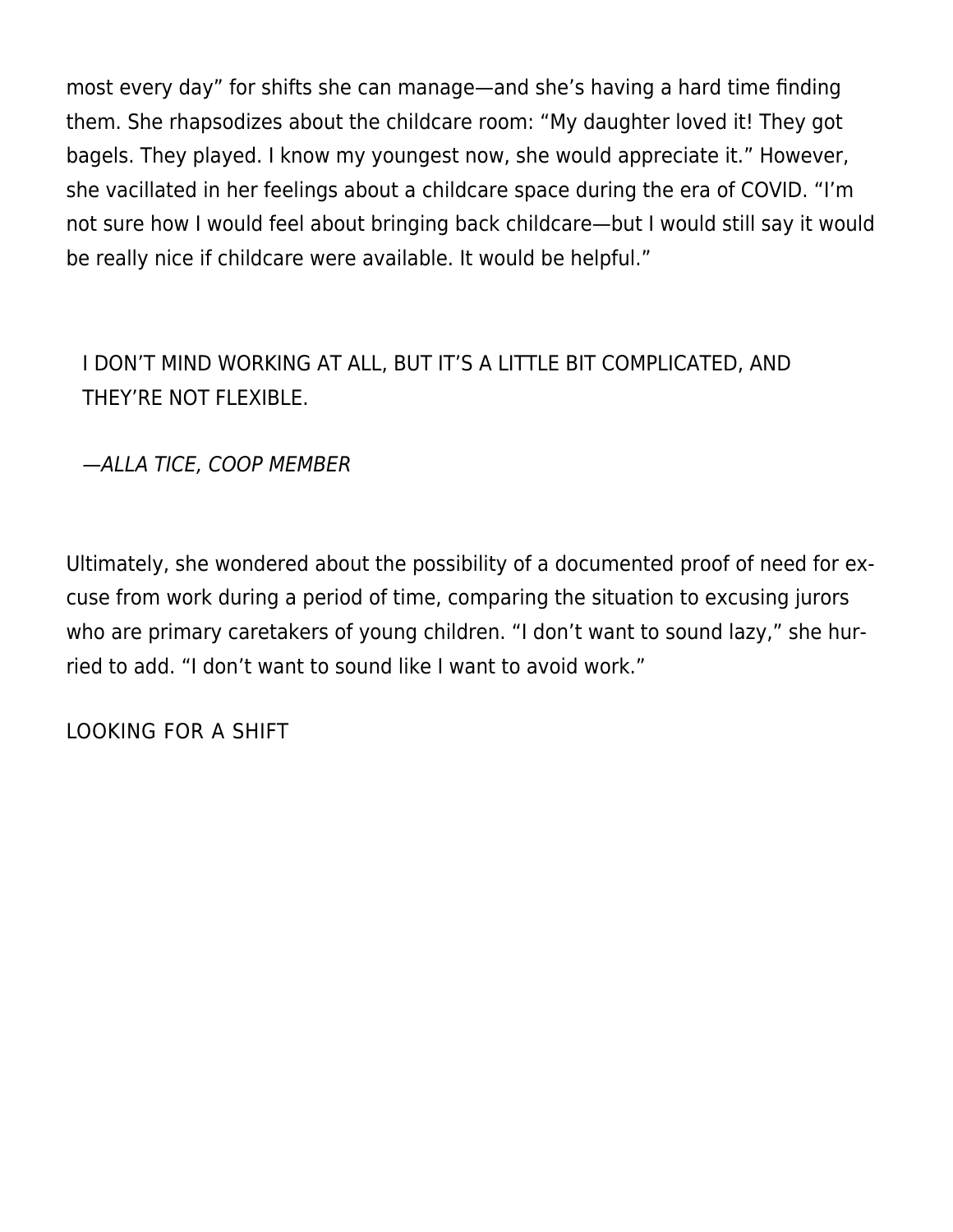

Coop member and single mother Kiki Rakowsky, a Coop Confidential member, also advocated for lessened shift requirements with documented proof of need—perhaps a tax return excerpt showing that a parent is "head of household" with young dependents. Rakowsky likened searching for shifts that worked in her schedule to buying choice concert tickets the moment they are released. She said fellow Coop members told her to "wake up early, 4 or 4:30," to find "plenty of slots."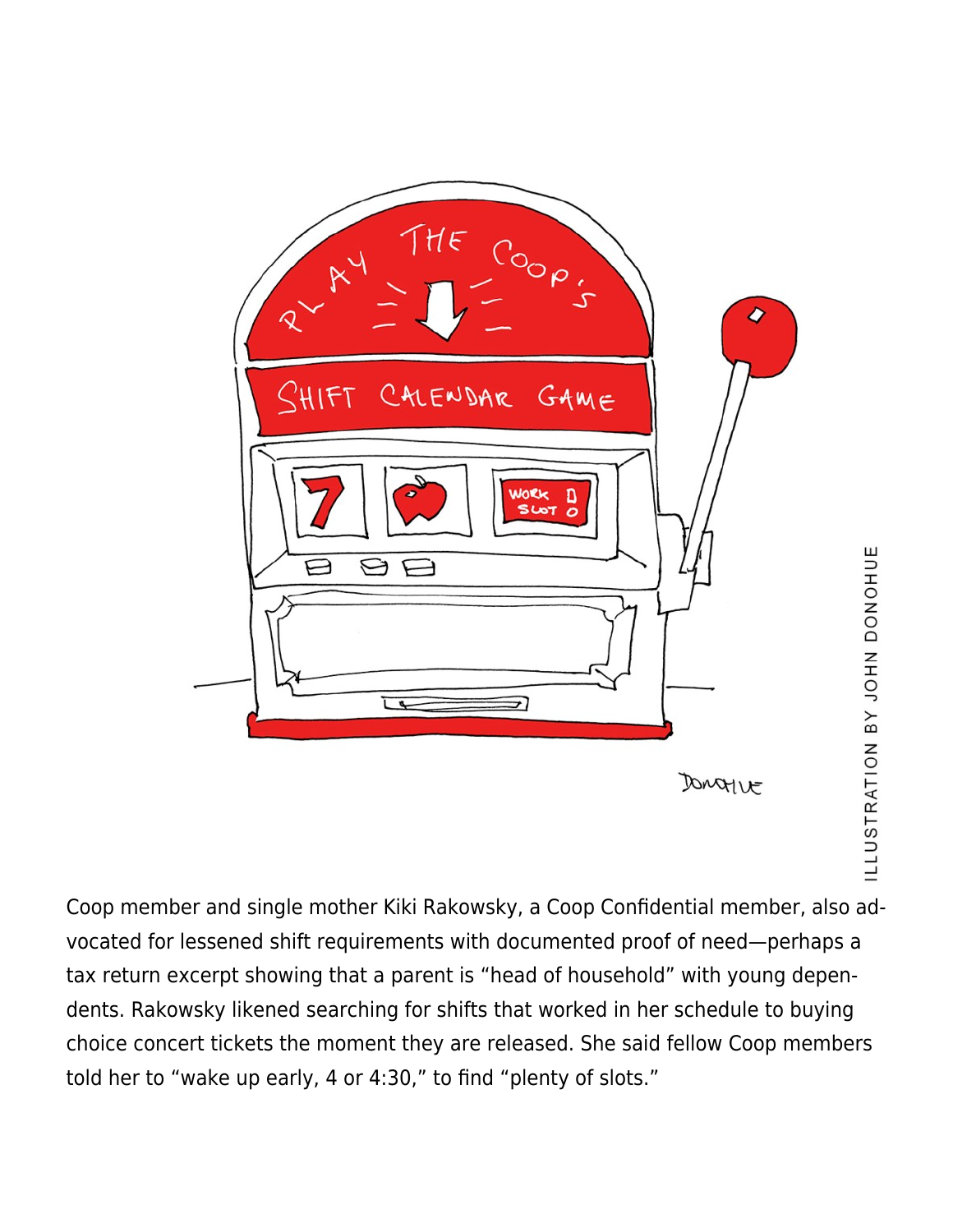Rakowsky, a funeral director, said, "I don't have the privilege of knowing when I'm going to be at work. Let's say I schedule a shift four weeks in advance—and someone dies?" In the absence of a formal shift-swapping procedure, even the revisions to the work slot system fall short of addressing her need for flexibility. "It's almost like the Coop has turned into 'Lord of the Flies,'" she exclaimed. "Kill or be killed there! Eat or be eaten! Everyone's stretched really thin."

A Coop member for more than a decade, Rakowsky brought her now-seven-year-old to the Coop in a baby carrier, and nursed him during her checkout shift, until he was old enough to go to Coop childcare.

### ON LEAVE

Part of the "sandwich generation," Rakowsky now also takes care of her father—and she is on leave until June for that reason. She said she's not sure how she will maintain her membership after her leave ends—but she remains convinced the Coop can solve the problem.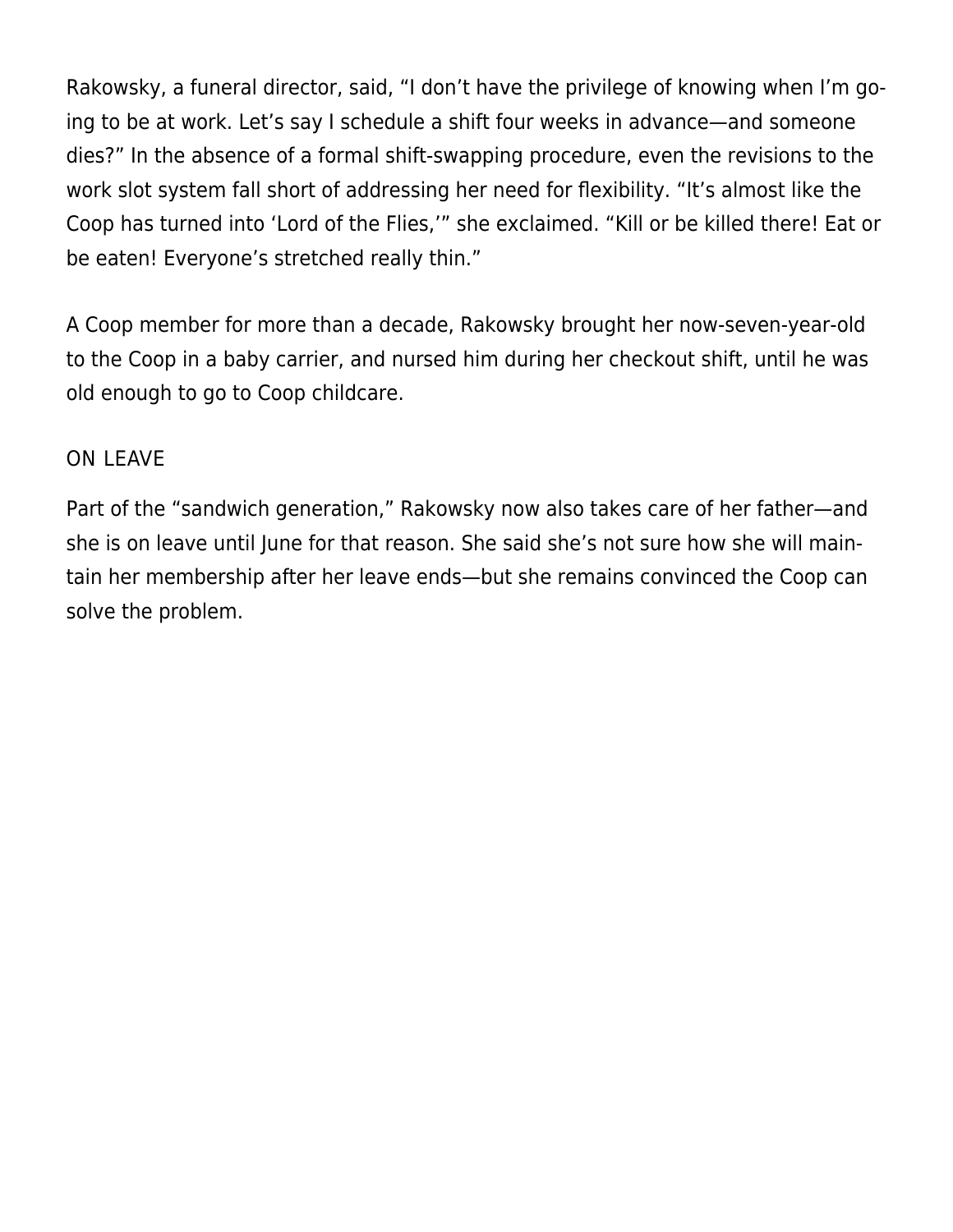

Pushing a baby in a stroller along the busy bulk section of the Coop. "I think it's an amazing institution," she said. "I think it's a great place with great people, and the model has worked for so long and so many." She pointed out that the pandemic has laid bare the deficits in many systems, including, but not limited to, PS-FC. "It's nothing against the Coop," she said. "I sing the praises of the Coop! The Coop should be modeling how to shop for all of its members. If we had elderly shopping on Thursday mornings, why haven't we solved for single parents? You can't pick and choose which marginalized community to solve for. When I hear that people can no longer shop at the Coop because of their single-parent status, I'm with you!" she said. "We have to have the intellectual wherewithal to come up with a solution." Until then, she suggested the Coop should institute a "grace period," to allow single parents who lack routine child care to remain members. For now, she said, "I'm just tired!"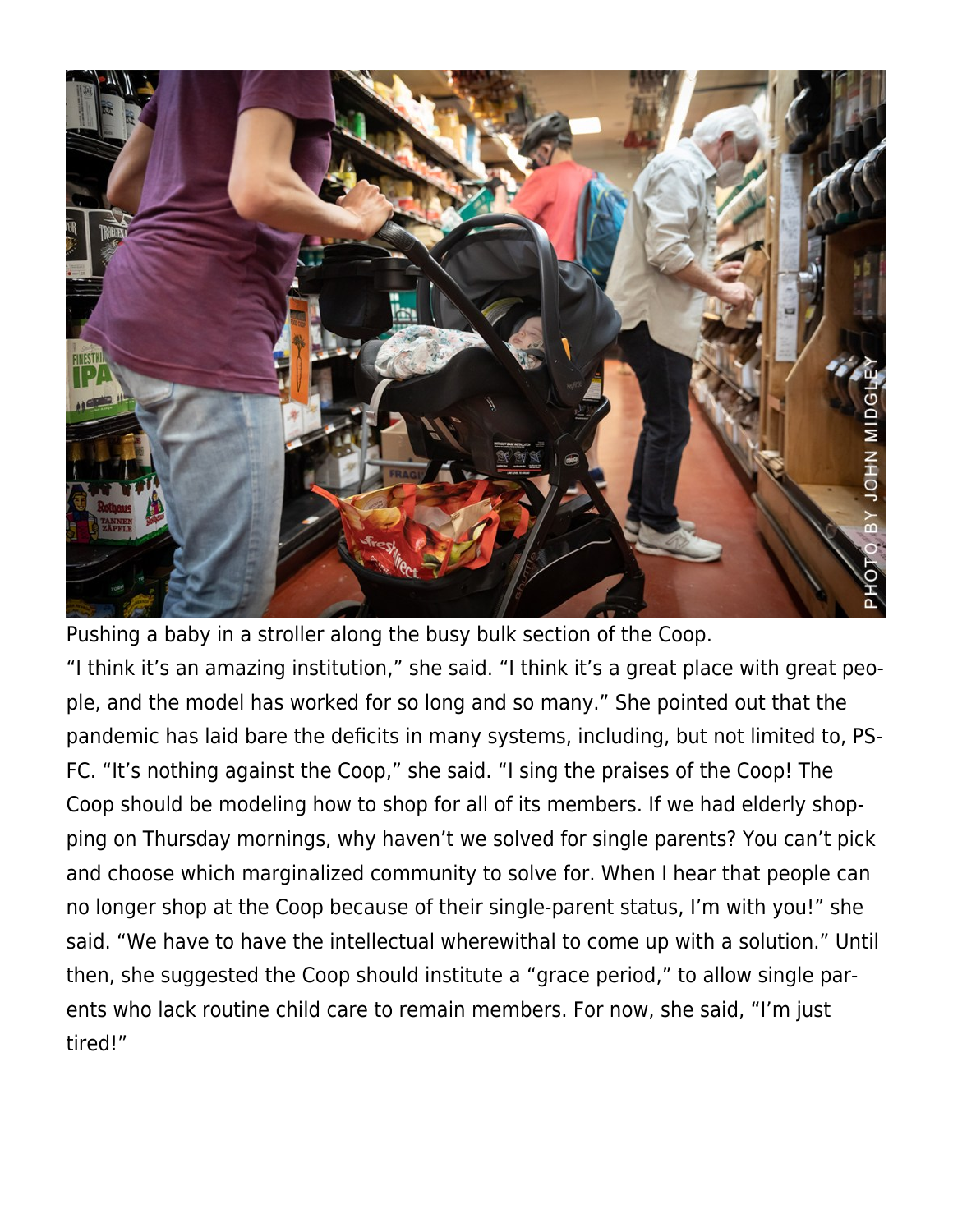## COOP CHILDCARE ON HOLD



The Coop bulk room.

PSFC Membership Coordinator Matt Hoagland, on staff for more than 17 years, acknowledged childcare at the Coop was on hold "indefinitely"—because of COVID concerns, but also because using the space for bulk processing equipment has radically improved packaging bulk items, to the point where what was once a week's worth of work can be accomplished in a day. That capacity is all the more critical when COVID safety measures necessitate moving shoppers efficiently through the high-volume bulk aisle, "traditionally one of the worst aisles for traffic."

Hoagland deemed creating a system for excusing single parents of young children from work slots "above pay grade" for his position—meaning it would require a rule change. Noting that he grew up in a household headed by his single mother, he asked, "How much can we get into the management of people's lives? It's hard, and some of the answers don't sound friendly at times."